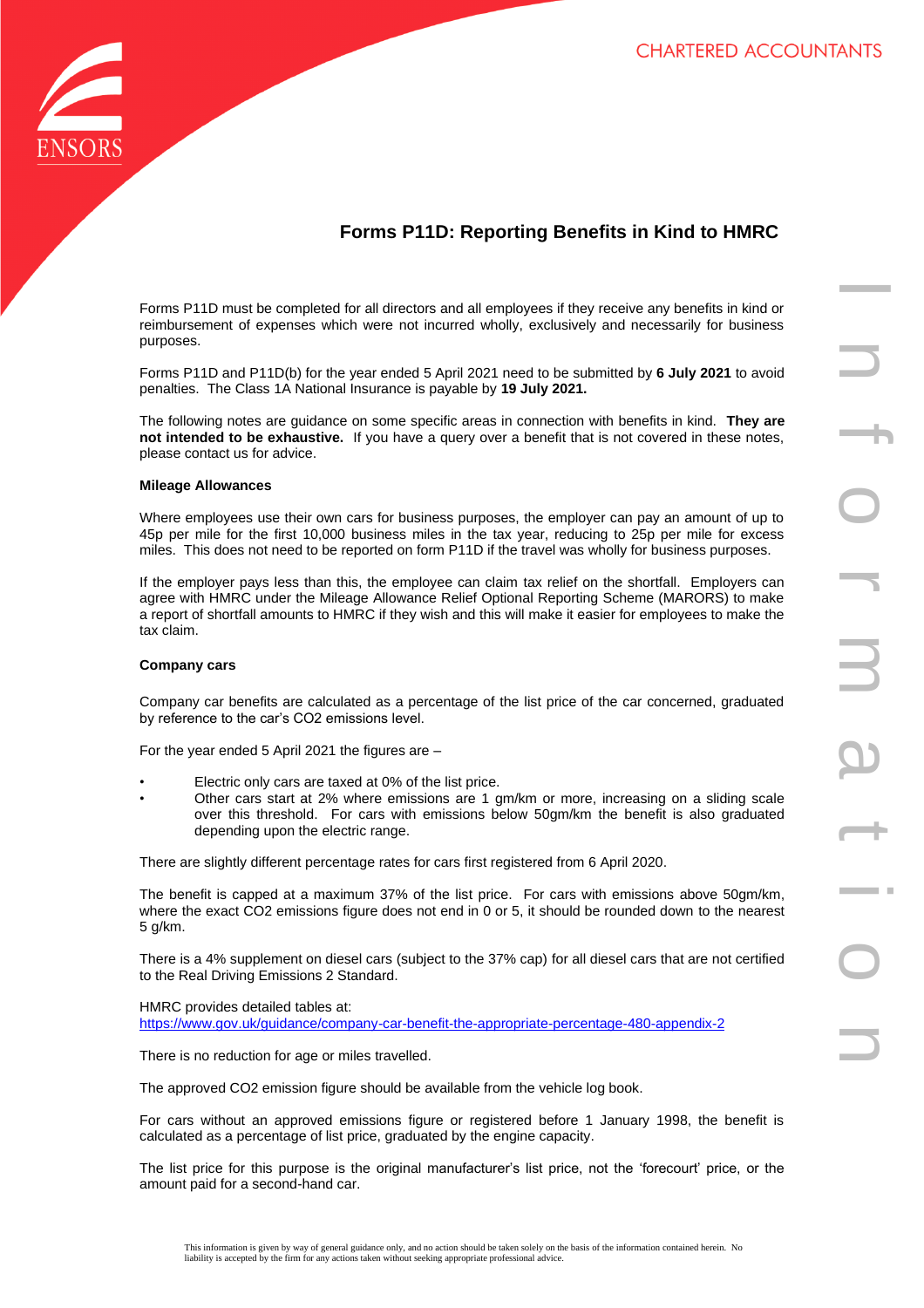# **Fuel benefit**

Employees who have a company car and who are provided with free fuel for private use have an additional benefit. This is also linked directly to the CO2 emissions of the company car and the same percentage figure is used for both purposes.

To calculate the benefit charge on the free fuel the percentage figure is multiplied by a set figure for the year. For the year ended 5 April 2021 this is £24,500.

The charge is reduced proportionately where private fuel is withdrawn during the tax year.

There is no benefit in kind where the cost of the fuel for private use is reimbursed in full by the employee. This must be done by 6 July 2021.

# **Company vans**

Employees are not liable to tax if they take their van home but are not allowed other private use of the vehicle (except in very limited circumstances). Where the private use is unrestricted, the scale charge is £3,500. In addition, there will be a £669 fuel charge if the employer provides fuel for private use.

There is a reduction of 80% in the benefit for zero-emission vans.

# **Mobile Phones**

No tax will be due when employers make a mobile phone available to an employee for private use.

The exemption does not apply if the mobile phone is made available to members of the employee's family or household, unless as an employee in their own right. There is no charge if employers meet the specific cost of business calls only on an employee's own mobile phone.

There is no longer an automatic exemption where more than one mobile phone is provided to an employee.

#### **Working from Home**

Where an employee works regularly at home, under agreed flexible working arrangements, an employer may now pay up to £6 per week with effect from 6 April 2020 to assist with additional household costs tax-free without supporting evidence of the cost. If the employer does not pay this amount, the employee can claim for tax relief on the same amount.

# **Employees' eye tests and special glasses**

The provision to employees of eye care tests and/or corrective glasses specifically for VDU use is exempt. The exemption also covers the provision of a voucher used to pay for such eye-care tests and corrective glasses.

# **Employer supported childcare**

This has been replaced by Tax-Free childcare, but existing arrangements are unaffected for any employees who were registered before 4 October 2018, for as long as they stay with the employer.

The exemption for workplace nurseries continues to apply.

#### **Benefits that are trivial in amount**

There is now a statutory exemption where trivial benefits are provided to employees. This does not apply to cash payments or equivalent ('money's worth') or where the benefit is a reward for work done or is contractual.

The maximum amount which can be considered to be trivial costs the employer £50 or less per employee but benefits can be provided on more than one occasion in each tax year. Directors of close companies are limited to a maximum of £300 for all trivial benefits provided per year.